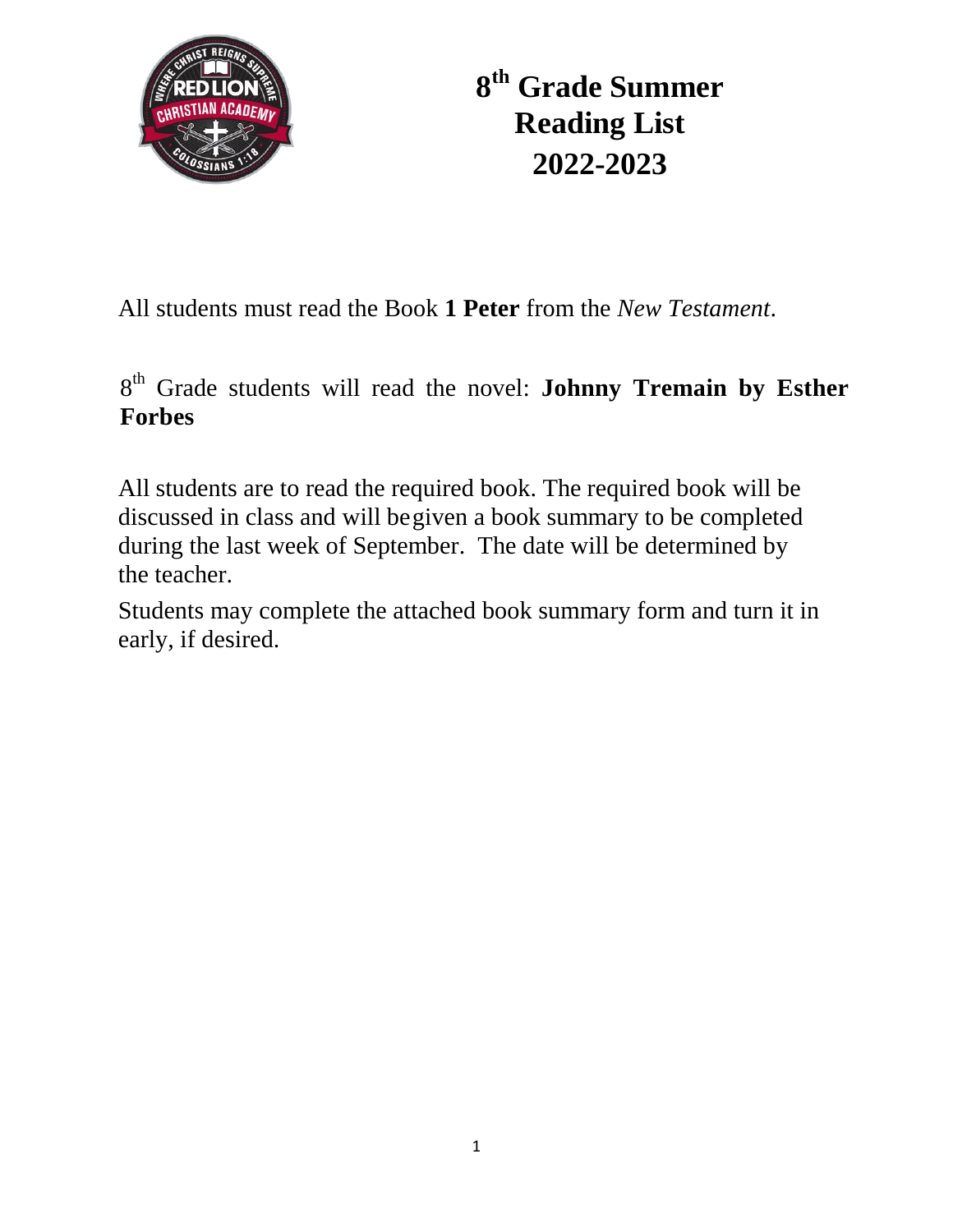| <b>Red Lion Christian Academy</b><br>Summer Reading Form 8th Grade<br>2022-2023 | <b>Name</b> |
|---------------------------------------------------------------------------------|-------------|
| Please fill out in complete sentences.                                          |             |
| Name of Book and the Author.                                                    |             |
|                                                                                 |             |

Describe the book's setting.

Describe the main character(s).

How did the author tell you about the main character? (Directly stated; used other characters; used the character's actions, thoughts, words) Give an example.

What is the main conflict of this story?

How is the conflict resolved? (Space to write is on the next page.)